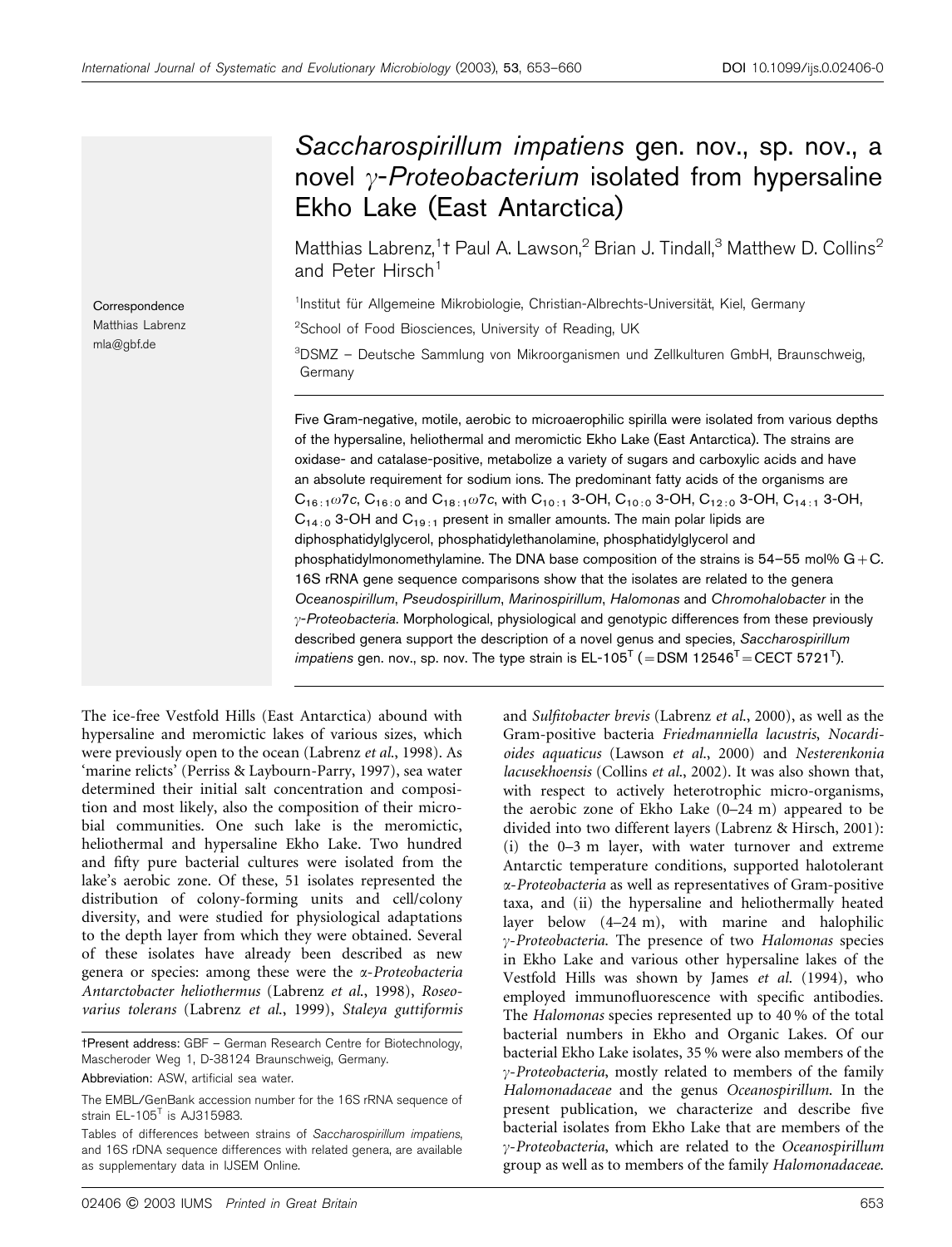Table 1. Original Ekho Lake conditions

| Characteristic            | $EL-105T$ EL-143 EL-166 EL-176 EL-195 |      |      |      |           |
|---------------------------|---------------------------------------|------|------|------|-----------|
| Depth $(m)$               | 9                                     |      | 16   | 14   | 15        |
| Salinity $(\%_0)$         | 72                                    | 59   | 76   | 76   | ND.       |
| Temperature $(^{\circ}C)$ | 14.8                                  | 12.1 | 16.4 | 14.4 | ND.       |
| pН                        | 8.2                                   | 8.3  | 7.8  | 8·1  | <b>ND</b> |
|                           |                                       |      |      |      |           |

ND, Not determined.

Enrichment and isolation of Ekho Lake strains were performed according to Labrenz et al. (1998). Enrichment conditions followed the characteristics of the original water samples (Table 1). Pure cultures were kept either as serial transfers on slants, or lyophilized, or deep-frozen at  $-72 \degree C$ in the growth medium. Analysis of morphological, physiological and metabolic properties were performed as described previously (Labrenz et al., 1998, 1999, 2000). The aerobic dissimilation of carbon sources was investigated with the GN system (Biolog) and the API 50CH system (bioMérieux), as well as with a minimal medium (Labrenz) et al., 1998).

Analysis of fatty acid methyl esters was carried out with 20 mg freeze-dried biomass, employing methods which allowed selective hydrolysis of ester- and amide-linked fatty acids as described previously (Labrenz et al., 2000). Respiratory lipoquinones and polar lipids were extracted from 100 mg freeze-dried material using the two-stage method, and analysed according to Tindall (1990a, b). Diamino acids of cell walls were separated by onedimensional TLC on cellulose plates, using the solvent system of Rhuland et al. (1955).

DNA G+C contents were analysed according to Mesbah et al. (1989), and dot-blot hybridization experiments were carried out with the DIG DNA Labeling and Detection kit (Boehringer Mannheim), as described previously (Labrenz et al., 1998). DNA probes were prepared from strains EL- $105<sup>T</sup>$  and EL-166; hybridization occurred against chromosomal DNA from the Ekho Lake strains and negative control Roseobacter denitrificans DSM 7001<sup>T</sup>. The stringency values of 70 and 75 % were calculated according to Sambrook et al. (1989).

16S rRNA gene fragments were generated by PCR, using universal primers pA (positions 8–28, Escherichia coli numbering) and  $pH*$  (1542–1522). The amplified products were purified by using a QIAquick PCR Purification kit (Qiagen) and sequenced directly using primers to conserved regions of the rRNA. Sequencing was performed using an ABI PRISM Taq DyeDeoxy Terminator Cycle Sequencing kit and a model 373A automatic DNA sequencer (both from Applied Biosystems). To determine the closest relatives of the EL strains, preliminary searches in the EMBL database were performed with the program FASTA (Pearson & Lipman, 1988). Closely related sequences were retrieved from EMBL and aligned with the newly determined sequences, using the program DNATools (Rasmussen, 1995). Approximately 100 bases at the  $5'$  end of the resulting multiple sequence alignment were omitted from further analysis, because of alignment uncertainties due to the highly variable region V1, using the program GeneDoc (Nicholas et al., 1997). A phylogenetic tree was reconstructed according to the neighbour-joining method (Saitou & Nei, 1987) with the programs DNATools and TreeView (Page, 1996), and the stability of the groupings was estimated by bootstrap analysis (1000 replications). 16S rRNA gene signature nucleotides, characteristic of the family Halomonadaceae and its relatives, were analysed in ARB (Strunk & Ludwig, 1995).

Five bacterial isolates were obtained from Ekho Lake samples, taken from depths of 4, 9, 14, 15 and 16 m (Table 1). These isolates are referred to as EL-105T , EL-143, EL-166, EL-176 and EL-195, respectively. All of the isolates were Gram-negative spirilla (Fig. 1a) and were motile, with one or two monopolar flagella (Fig. 1b). Cell size was  $0.48-1.0 \times 2.0-12.0$  µm, with a mean size of



Fig. 1. (a) Phase-contrast light micrograph of strain EL-143 on an agar-coated slide (Pfennig & Wagener, 1986). Bar, 10 um. (b) Electron micrograph of cells of strain  $EL-105^T$ , negatively stained with phosphotungstic acid, showing monopolar flagella. Bar,  $1 \mu m$ .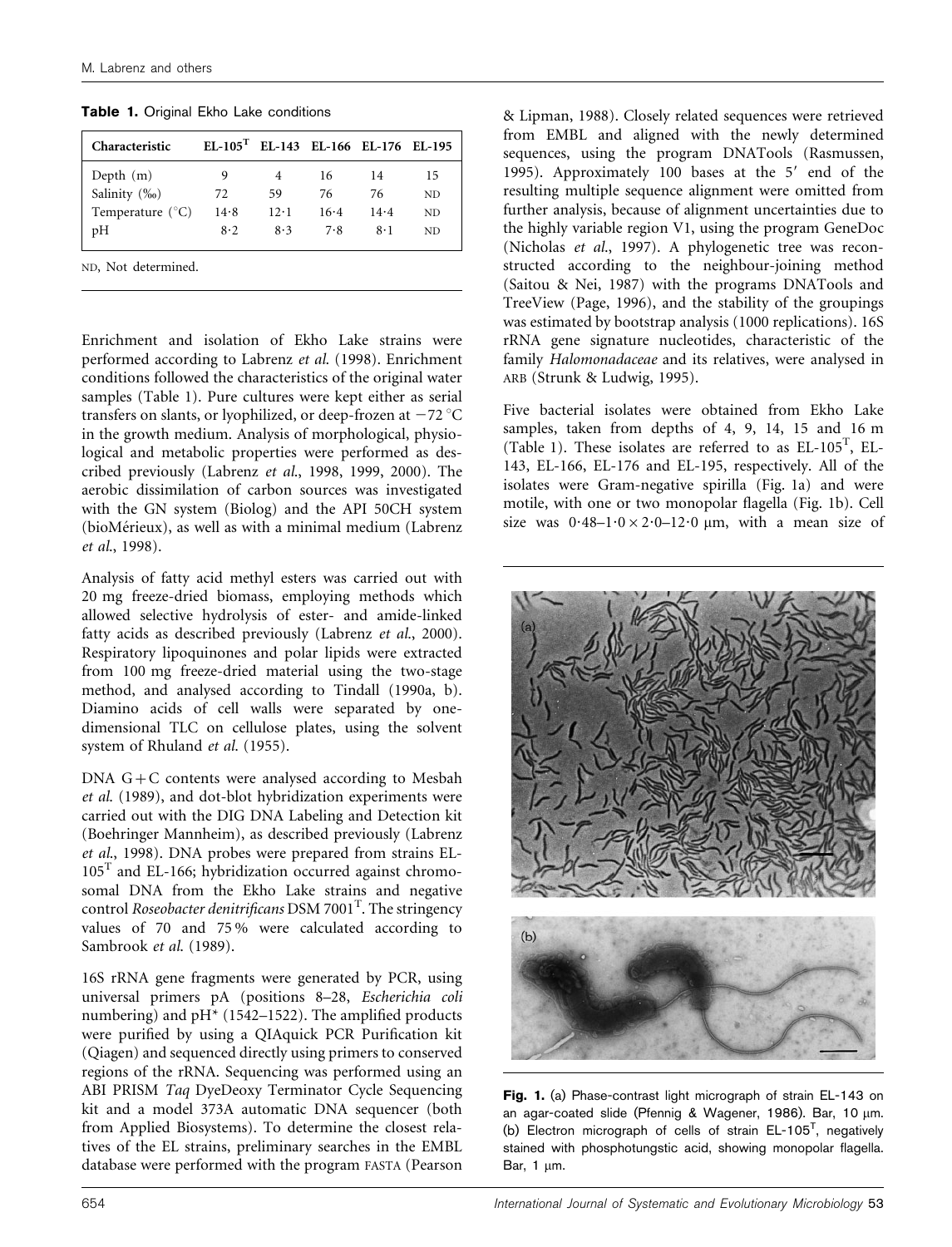$0.53-0.87\times3.79-6.24 \mu m$ . In older stages, coccoid bodies were observed.

Aerobic to microaerophilic growth was visible after 3–5 days at 20 $\degree$ C on PYGV medium with 25 $\%$  artificial sea water (ASW). Colonies were 3–5 mm in diameter, circular with irregular edges, smooth, convex and whitish (EL-105T , EL-176), whitish-beige (EL-166, EL-195) or whitish-yellow (EL-143). The temperature range for growth was  $<$  2 $\cdot$ 5–43 °C. Optimal growth occurred between 16 and 30 °C at pH values of 5.5–9.5. Optimal pH was  $6.5-8.6$ . The five isolates had an absolute requirement for Na<sup>+</sup>; the ions K<sup>+</sup>, Mg<sup>2+</sup>, Ca<sup>2+</sup>, Cl<sup>-</sup> and  $SO_4^{2-}$  could all be replaced by other ions. The osmotolerance ranged from  $<$  10 to 150  $\%$  ASW, with an optimum between 10 and 130 %. The NaCl tolerance ranged from  $\lt 1$  to  $\lt 13\%$ , with an optimum between 2.0 and 6.0% NaCl. No anaerobic growth occurred on glucose in the absence of nitrate. The cells did not grow photoautotrophically with  $H_2/CO_2$  (80:20) or photoorganotrophically with acetate or glutamate. Differences in growth characteristics of the EL strains are available as supplementary data in IJSEM Online.

All five EL strains exhibited peroxidase, catalase and cytochrome oxidase activities. They did not produce acetoin from glucose. They were susceptible to chloramphenicol (30  $\mu$ g), streptomycin (10  $\mu$ g), polymyxin B (300 U), penicillin G  $(10 \text{ U})$  and tetracycline  $(30 \mu g)$ . Biotin, nicotinic acid and pantothenate stimulated the growth of some strains. All strains were able to reduce nitrate to nitrite by assimilation, and four anaerobically. Sulfide was produced, but indole was not. All strains had DNase activity and hydrolysed gelatin. Alginate was not hydrolysed. Differences in physiological characteristics of the EL strains are available as supplementary data in IJSEM Online.

The isolates grew with  $0.2\%$  (w/v) pyruvate, malate, succinic, citric and glutamic acids as sole carbon sources. Differences in carbon metabolism between strains are available as supplementary data in IJSEM Online. With the API 50CH system, the following carbon compounds were metabolized: glycerol, ribose, galactose, D-glucose, D-fructose, D-mannose, aesculin, salicin, cellobiose, maltose, lactose, melibiose, sucrose, trehalose, starch, glycogen and D-turanose. The isolates did not metabolize erythritol, D-arabinose, L-arabinose, L-xylose, adonitol, methyl  $\beta$ -Dxyloside, L-sorbose, dulcitol, mannitol, sorbitol, methyl a-D-mannoside, methyl a-D-glucoside, inulin, melezitose, D-raffinose, xylitol, D-tagatose, D-fucose, L-fucose, D-arabitol, L-arabitol, gluconic acid or 2-ketogluconic acid. Differences in metabolism of the EL strains are available as supplementary data in IJSEM Online. In the Biolog system, the isolates metabolized D-fructose, D-galactose, D-melibiose, acetic acid and propionic acid. With the exception of EL-166, all isolates metabolized L-fucose, gentiobiose, a-D-glucose, a-lactose, a-D-lactose-lactulose, maltose, D-mannose, methyl  $\beta$ -D-glucoside, psicose, D-raffinose, L-rhamnose, sucrose, D-trehalose, xylitol, glucuronamide,

L-asparagine, uridine and thymidine. They did not metabolize a-cyclodextrin, dextrin, glycogen, Tween 40, N-acetylglucosamine, L-arabinose, i-erythritol, methyl pyruvate, monomethyl succinate, cis-aconitic acid, citric acid, D-galactonic acid lactone, D-glucuronic acid,  $\beta$ -hydroxybutyric acid, p-hydroxyphenylacetic acid, itaconic acid, a-oxoglutaric acid, DL-lactic acid, malonic acid, sebacic acid, succinic acid, bromosuccinic acid, succinamic acid, L-aspartic acid, glycyl-L-aspartic acid, glycyl-Lglutamic acid, L-histidine, L-leucine, L-phenylalanine, L-proline,  $\gamma$ -aminobutyric acid, urocanic acid, putrescine, 2-aminoethanol, glycerol, DL-a-glycerophosphate, glucose 1-phosphate or glucose 6-phosphate. Differences in metabolism are available as supplementary data in IJSEM Online.

The peptidoglycan of all five isolates contained m-diaminopimelic acid. Ubiquinones were the sole respiratory quinones detected, with Q-8 (94–95 %) predominating and Q-9 (4–6 %) present in minor amounts. All strains contained diphosphatidylglycerol, phosphatidylethanolamine, phosphatidylglycerol and phosphatidylmonomethylamine. Additionally, cells contained 1–3 unidentified amino- and phospholipids, respectively. The fatty acid composition of the strains is shown in comparison to related genera (Table 2). Approximately 25– 30 % of the hydroxy fatty acids were released by methods which indicated that they were amide-linked. The ratio of non-polar fatty acids to hydroxy fatty acids was 90 : 5. The DNA  $G+C$  contents of the newly isolated strains were found to be 53?7–55?2 mol%. DNA–DNA hybridization values between  $EL-105<sup>T</sup>$  and the other EL-strains were  $>75\%$ , which exceeds the value of 70% normally considered for strains to be members of the same species (Wayne et al., 1987).

To establish the phylogenetic affinities of the isolates, the almost-complete 16S rRNA gene sequences of strains EL- $105<sup>T</sup>$  and EL-166 were determined. Partial 16S rRNA gene sequences of approximately 800 bp were determined for strains EL-143, EL-176 and EL-195. Among the five strains, 100 % sequence similarity was exhibited, thereby demonstrating their genealogical homogeneity. Sequence searches of the EMBL database revealed that the novel organism was related to the  $\gamma$ -subclass of the *Proteobacteria* (data not shown). Pairwise analysis revealed that the novel isolates displayed the highest 16S rRNA gene sequence similarity (88–89 %) to species belonging to the genera Chromohalobacter, Halomonas and Oceanospirillum. However, significant differences exist between the novel organism and members of the family Halomonadaceae [which currently includes the genera Halomonas, Chromohalobacter, Zymobacter, and in the future possibly the genus Carnimonas (Arahal et al., 2002), Tables 2 and 3]. The Halomonadaceae comprise bacteria that produce Q-9 as a major respiratory lipoquinone and  $C_{18:1}$ ,  $C_{19:0}$  cyc and  $C_{16:0}$  as major fatty acids. The major hydroxy fatty acid within the genera Halomonas and Chromohalobacter is  $C_{12:0}$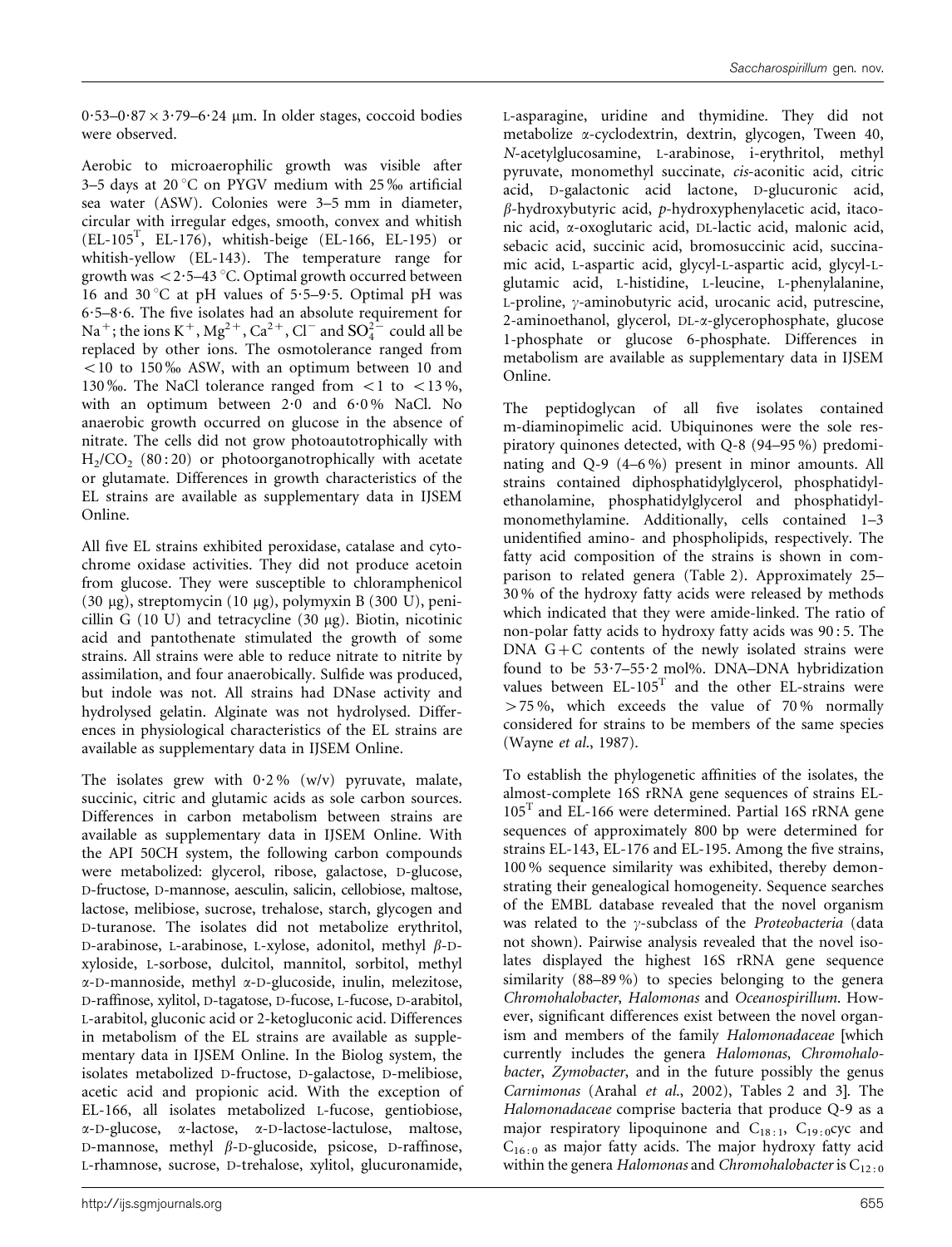Table 2. Fatty acid composition of  $EL-105<sup>T</sup>$  in comparison with Marinospirillum minutulum, Oceanospirillum species, Marinobacterium jannaschii and Marinobacter hydrocarbonoclasticus as well as the type species of related genera

Taxa: 1, EL-105<sup>T</sup>; 2, M. minutulum NBRC 15450<sup>T</sup>; 3, Pseudospirillum japonicum NBRC 15446<sup>T</sup>; 4, O. multiglobuliferum NBRC 13614<sup>T</sup>; 5, O. maris NBRC 15468<sup>T</sup>; 6, O. beijerinckii NBRC 15445<sup>T</sup>; 7, O. linum NBRC 15448<sup>T</sup>; 8, Oceanobacter kriegii NBRC 15467<sup>T</sup>; 9, M. jannaschii NBRC 15466<sup>T</sup>; 10, Halomonas elongata DSM 2581<sup>T</sup>; 11, Chromohalobacter marismortui DSM 6770<sup>T</sup>; 12, Zymobacter palmae IAM 14233<sup>T</sup>; 13, Carnimonas nigrificans CTCBS1<sup>T</sup>; 14, M. hydrocarbonoclasticus DSM 8798. Data from this study, Sakane & Yokota (1994), Franzmann & Tindall (1990), Okamoto et al. (1993) and Garriga et al. (1998).

| Fatty acid          | $1^{\star}$ | $\overline{2}$ | $\overline{\mathbf{3}}$ | $\overline{\mathbf{4}}$ | 5              | 6              | $\overline{7}$ | 8              | $\boldsymbol{9}$ | $10\,$         | 11               | $12\,$           | 13             | 14             |
|---------------------|-------------|----------------|-------------------------|-------------------------|----------------|----------------|----------------|----------------|------------------|----------------|------------------|------------------|----------------|----------------|
| Non-polar†          |             |                |                         |                         |                |                |                |                |                  |                |                  |                  |                |                |
| $C_{12:0}$          |             | $\overline{c}$ | $\mathfrak{Z}$          | 3                       | $\overline{4}$ | $\overline{4}$ | $\sqrt{3}$     | $\overline{7}$ | $\overline{c}$   |                | $\mathfrak{Z}$   | 5                |                | $\overline{4}$ |
| $C_{12:1}$          |             |                |                         | $\overline{2}$          | $\overline{4}$ |                | $\sqrt{2}$     | $\overline{4}$ |                  |                |                  |                  |                |                |
| $C_{14:0}$          |             |                | $\mathbf{1}$            | $\overline{2}$          | $\overline{2}$ | $\overline{4}$ | $\mathbf{1}$   | $\mathbf{1}$   | $\mathbf{1}$     |                |                  | $\overline{4}$   |                | 2              |
| $C_{14:1}$          |             | $\overline{4}$ |                         |                         |                |                |                | $\mathbf{1}$   |                  |                |                  |                  |                |                |
| $C_{15:0}$          |             |                |                         |                         |                | $\mathbf{1}$   |                | $\sqrt{2}$     |                  |                |                  | $<\!0.5$         |                |                |
| $C_{16:0}$          | 20(2.0)     | 35             | 25                      | 28                      | 31             | 32             | 16             | 16             | 19               | $26\,$         | 14               | 53               | 41             | 26             |
| $C_{16:1}$          | 23 $(1.9)$  | 26             | 57                      | $\rm 44$                | 47             | 50             | $48\,$         | 36             | 46               | $\overline{4}$ | $27\,$           | $<\!0\!\cdot\!5$ | $\overline{7}$ |                |
| $C_{17:0}$          |             |                |                         |                         |                |                |                | $\overline{c}$ |                  |                |                  | $<\!0\!\cdot\!5$ |                |                |
| $C_{17}$ сус        |             |                |                         |                         |                |                |                |                |                  | 5              | $\boldsymbol{4}$ |                  |                | $\overline{c}$ |
| $C_{17:1}$          |             |                |                         |                         |                |                |                | $\mathfrak{Z}$ |                  |                |                  |                  |                |                |
| $\mathbf{C_{18:0}}$ |             |                |                         |                         | $\mathbf{1}$   |                |                | $\mathbf{1}$   | $\mathbf{1}$     |                |                  | 5                |                | $\overline{2}$ |
| $C_{18:1}$          | 54 $(1.3)$  | 32             | $14\,$                  | $20\,$                  | $11\,$         | 9              | $30\,$         | $27\,$         | 31               | 26             | 29               | $\,$ 8 $\,$      | 21             | 38             |
| $C_{19}$ сус        |             |                |                         |                         |                |                |                |                |                  | 37             | 15               | 25               | 22             |                |
| $C_{19:1}$          | 2(0.9)      |                |                         |                         |                |                |                |                |                  |                |                  |                  |                |                |
| 3-Hydroxy‡          |             |                |                         |                         |                |                |                |                |                  |                |                  |                  |                |                |
| $C_{10:0}$          | 12 $(1.8)$  |                | $\overline{4}$          | 100                     | $100\,$        | 63             | 100            | 19             | 100              |                |                  | $<\!0\!\cdot\!5$ |                |                |
| $C_{10:1}$          | 4(1.0)      |                |                         |                         |                |                |                |                |                  |                |                  |                  |                |                |
| $C_{12:0}$          | 7 $(1.6)$   | 61             | 96                      |                         |                |                |                | 54             |                  | 100            | 100              | > 99             |                | 100            |
| $C_{12:1}$          |             |                |                         |                         |                |                |                |                |                  |                |                  |                  | $80\,$         |                |
| $C_{14:0}$          | 31 $(2.5)$  | 3              |                         |                         |                | 30             |                |                |                  |                |                  |                  |                |                |
| $C_{14:1}$          | 44 $(6.5)$  | 36             |                         |                         |                |                |                |                |                  |                |                  |                  |                |                |
| $C_{16:0}$          |             |                |                         |                         |                | 6              |                | $27\,$         |                  |                |                  |                  | $20\,$         |                |

\*Standard error in parentheses.

†Numbers refer to the percentage of an acid relative to the total non-polar fatty acids.

#Numbers refer to the percentage of an acid relative to the total hydroxy fatty acids.

3-OH, the majority of which is ester-linked (about 75 %). It should be noted that members of the genus Marinobacter also produce the ubiquinone Q-9 and  $C_{12:0}$  3-OH as the major hydroxy fatty acid, but this hydroxy fatty acid is almost exclusively amide-linked (Spröer et al., 1998). Members of the Halomonadaceae have 15 signature characteristics in their 16S rRNA gene sequence, including a very rare cytosine residue at position 486 (Dobson & Franzmann, 1996; Franzmann et al., 1989). Only seven signature characteristics in the 16S rRNA gene sequence of the novel EL strains are shared with the Halomonadaceae, excluding the rare cytosine residue at position 486 (Table 3; detailed 16S rDNA signature nucleotide characteristics are available as supplementary data in IJSEM Online). Moreover, the major respiratory lipoquinone of the Antarctic EL strains is Q-8, while the fatty acid  $C_{19:0}$ cyc is not produced. Major hydroxy fatty acids are  $C_{14:0}$  3-OH and  $C_{14:1}$  3-OH. These significant differences separate the EL strains from the family Halomonadaceae.

A neighbour-joining tree shows the phylogenetic position of the novel bacterium (as exemplified by strain EL-105T ) amongst the Proteobacteria, defined by the family Halomonadaceae and the Oceanospirillum group (Fig. 2). All associations showing bootstrap resampling values of 90 % or more in the neighbour-joining tree were confirmed by parsimony analysis. Treeing analyses demonstrated that the Ekho Lake strain  $EL-105<sup>T</sup>$  formed a distinct line clustering with Pseudospirillum japonicum; however,  $EL-105<sup>T</sup>$  did not display a particularly close nor statistically significant association (as shown by bootstrap resampling) with any recognized taxon (Fig. 2). Indeed, from sequence divergence  $(>10\%)$  and tree topology considerations, the EL bacterium appears to be equivalent in rank to the genera Halomonas, Carnimonas, Marinospirillum, Pseudospirillum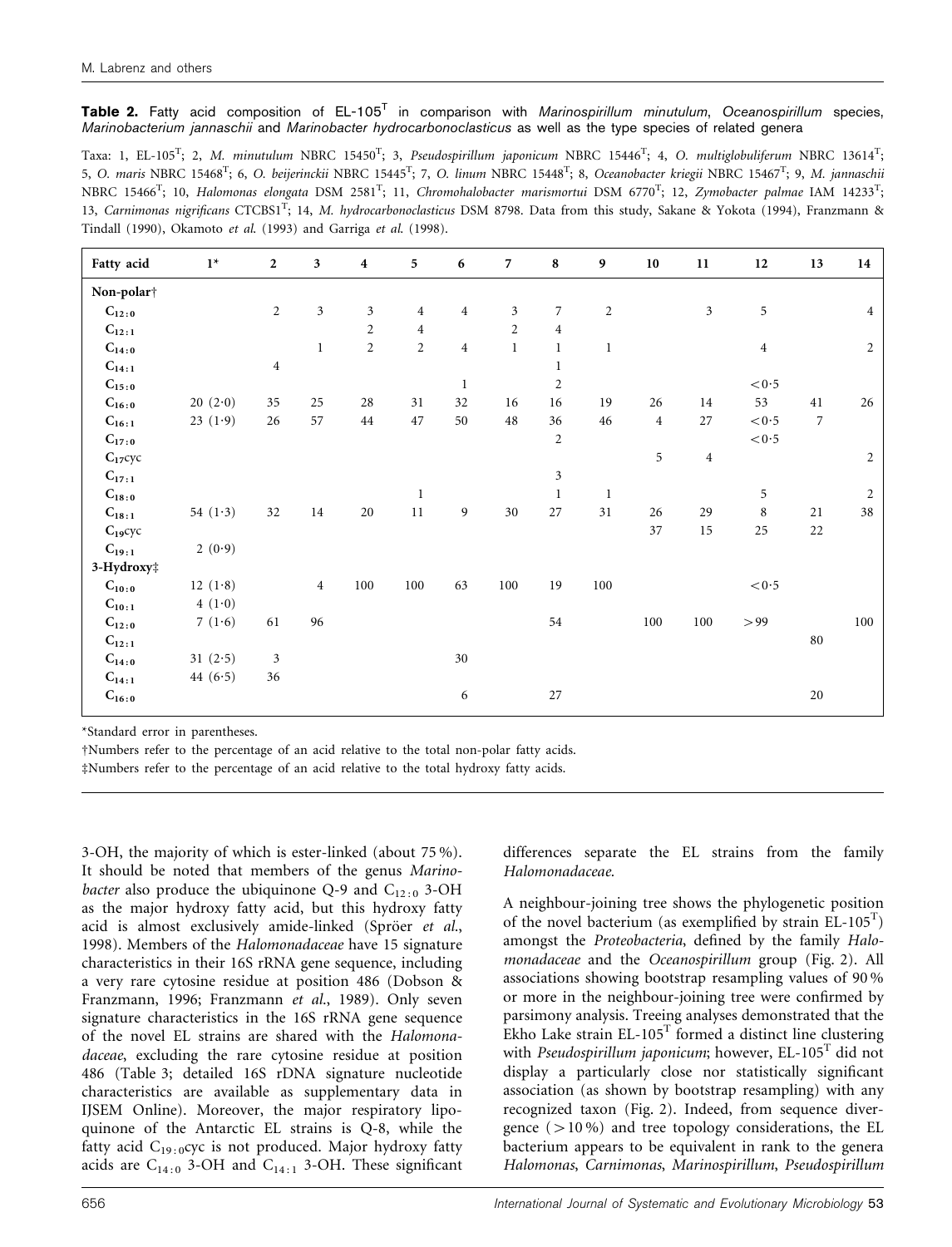**Table 3.** Differential characteristics of strain EL-105<sup>T</sup> and the genera *Oceanospirillum, Marinospirillum, Pseudospirillum, Carnimonas* and the genera of the family Halomonadaceae

Taxa: 1, EL-105<sup>T</sup>; 2, Oceanospirillum; 3, Marinospirillum; 4, P. japonicum ATCC 19191<sup>T</sup>; 5, Halomonas; 6, Chromohalobacter; 7, Zymobacter; 8, C. nigrificans CTCBS1<sup>T</sup>. Data from this study, Dobson & Franzmann (1996), Franzmann & Tindall (1990), Garriga et al. (1998), Hylemon et al. (1973), Krieg (1984), Okamoto et al. (1993), Sakane &Yokota (1994), Satomi et al. (1998, 2002) and Ventosa et al. (1989).  $+$ , Positive;  $-$ , negative; ND, not determined; D, different between organisms.

| Characteristic                                                                  |                 |                | 3               | 4                               | <b>Family Halomonadaceae</b> |              |               | 8                                   |
|---------------------------------------------------------------------------------|-----------------|----------------|-----------------|---------------------------------|------------------------------|--------------|---------------|-------------------------------------|
|                                                                                 |                 |                |                 |                                 | 5                            | 6            |               |                                     |
| Cell morphology                                                                 | Spirillum       | Spirillum      | Spirillum       | Curved, straight<br>or S-shaped | Straight or<br>curved rods   | Rods         | Rods          | Straight or slightly<br>curved rods |
| Motility                                                                        | $^{+}$          |                |                 | $^{+}$                          | D                            |              |               |                                     |
| Flagella                                                                        | Polar           | Bipolar        | Bipolar         | Bipolar                         | Peritrichous/ polar          | Peritrichous | Peritrichous  | None                                |
| Relation to oxygen                                                              | Aerobic/        | Aerobic        | Aerobic/        | Aerobic                         | Aerobic*                     | Aerobic      | Facultatively | Aerobic                             |
|                                                                                 | microaerophilic |                | microaerophilic |                                 |                              |              | anaerobic     |                                     |
| Growth at $12.75\%$ (w/v) NaCl                                                  |                 |                |                 |                                 |                              | $\mathrm{+}$ | ND            |                                     |
| Aesculin hydrolysis                                                             |                 |                |                 |                                 | D                            |              | ND            |                                     |
| Utilization of sugars                                                           |                 |                |                 |                                 | $^+$                         | $^{+}$       | $^+$          |                                     |
| Nitrate to nitrite                                                              |                 |                | D               |                                 | D                            | D            |               |                                     |
| Oxidase                                                                         |                 |                | $^{+}$          | $^{+}$                          | D                            |              |               |                                     |
| DNA $G + C$ content (mol%)                                                      | $54.5 - 54.8$   | $42 - 50$      | $42.5 - 45$     | 45                              | $60.5 - 66.7$                | $62 - 64.9$  | $55.4 - 56.2$ | $56 \pm 0.3$                        |
| Major respiratory lipoquinone                                                   | Ubiquinone-8    | Ubiquinone-8   | Ubiquinone-8    | Ubiquinone-8                    | Ubiquinone-9                 | $\rm ND$     | Ubiquinone-9  | Ubiquinone-9                        |
| Number of 16S rRNA gene signature<br>characteristics shared with Halomonadaceae |                 | 4 <sup>†</sup> | 9‡              |                                 | 15                           | 15           | 15            | 13                                  |

\*Some strains are capable of anaerobic growth in the presence of nitrate.

<sup>†</sup>With respect to Oceanospirillum linum ATCC 11336<sup>T</sup>. However, Garriga et al. (1998) reported 10 characteristics shared with Halomonas.

 $\text{\#With respect to *Marinospirillum minutulum* NBRC 15450<sup>T</sup>.}$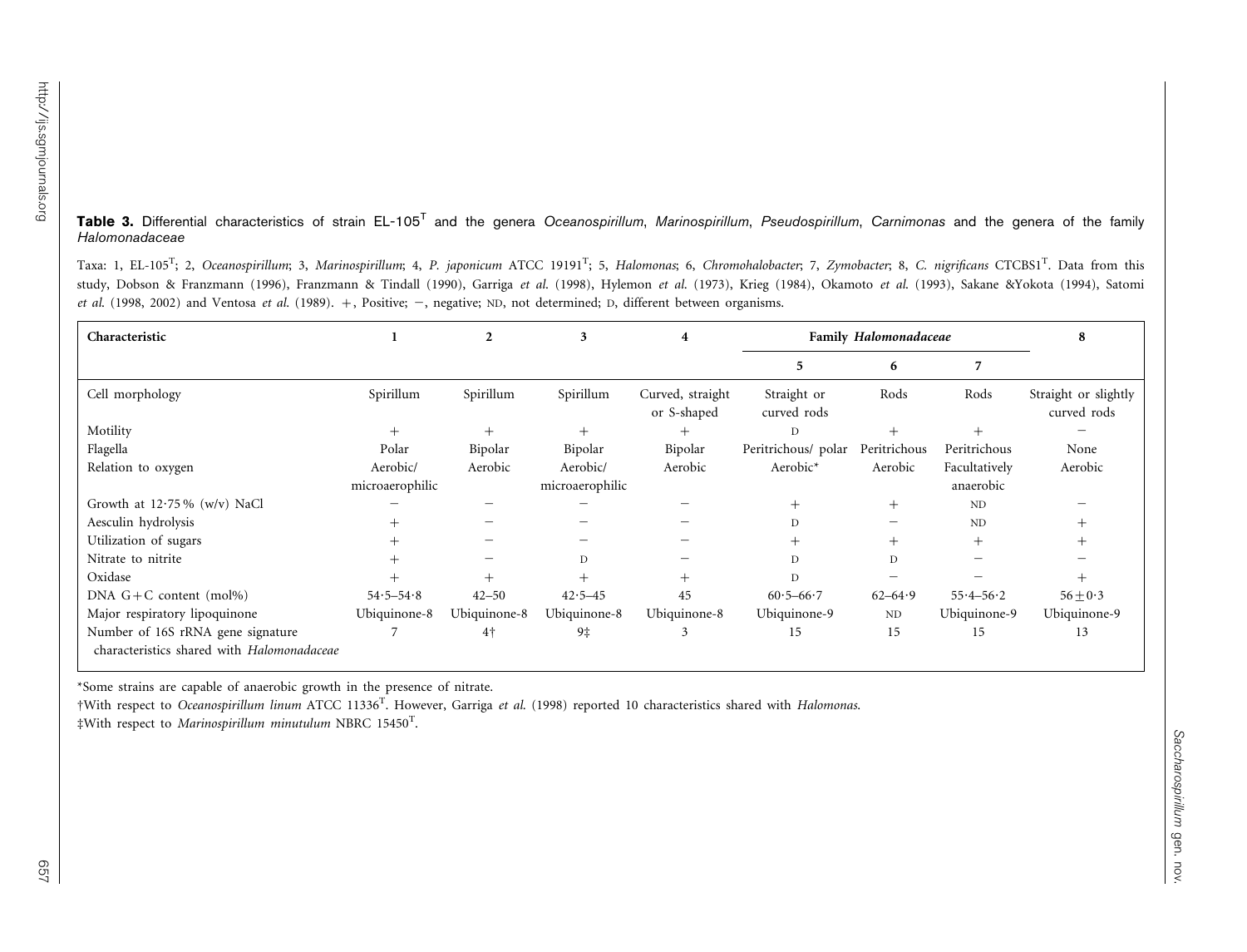

Fig. 2. Unrooted neighbour-joining tree showing phylogenetic relationships of isolate  $EL-105<sup>T</sup>$  and closely related *Proteobacteria*. The tree was based on a comparison of approximately 1320 nt. Bootstrap values, expressed as percentages of 1000 replications, are given at branching points. Bar, 1 % sequence divergence.

and Oceanospirillum. It is pertinent to note that the phylogenetic separateness of the novel bacterium is strongly supported by phenotypic considerations. According to Holt et al. (1994), all helical, halophilic, chemo-organotrophic and aerobic bacteria belong to the genus Oceanospirillum. As currently defined, Oceanospirillum is based on a pattern or core of phenotypic characteristics that include bipolar flagella tufts or at least flagella; helical cellular shape; a predominance of coccoid bodies in older cultures; an inability to catabolize sugars, starch or casein; formation of  $poly-\beta$ -hydroxybutyrate; a strictly respiratory metabolism with oxygen as the terminal electron acceptor; a negative indole test; a requirement for sea water; an optimum temperature of  $30-32$  °C; and simple heterotrophic nutrition (Krieg, 1984). However, considerable interspecies diversity of Oceanospirillum (Fig. 2) was evident from rRNA–DNA hybridization experiments (Pot et al., 1989), fatty acid analysis (Table 2) and isoprenoid quinone analysis (Sakane & Yokota, 1994), as well as polyamine composition (Hamana et al., 1994). Using chemotaxonomic criteria in concert with phylogenetic evidence, Satomi et al. (1998) proposed the transfer of Oceanospirillum minutulum to the genus Marinospirillum. Based on phylogenetic studies using the 16S rDNA and gyrB genes, Satomi et al. (2002) have recently rearranged the genus Oceanospirillum, with the transfer of Oceanospirillum japonicum to the genus Pseudospirillum, Oceanospirillum kriegii to the genus Oceanobacter and Oceanospirillum pusillum to the genus Terasakiella (as Terasakiella pusilla). Oceanospirillum sensu stricto was defined to consist of Oceanospirillum linum, Oceanospirillum maris, Oceanospirillum beijerinckii and Oceanospirillum multiglobuliferum. Finally, these authors

combined the subspecies of O. maris (O. maris subsp. maris, O. maris subsp. hiroshimense and O. maris subsp. williamsae) and O. beijerinckii (O. beijerinckii subsp. beijerinckii and O. beijerinckii subsp. pelagicum) as O. maris and O. beijerinckii, respectively. It is also evident from the present 16S rDNA sequence analysis that the former members of the genus Oceanospirillum did not constitute a monophyletic group (Fig. 2).

It is also pertinent to note that, by utilizing sugars and forming monopolar flagella, the EL bacterium does not fulfil two of Krieg's typical core characteristics (Krieg, 1984) for the genus Oceanospirillum (Table 3), including recently redescribed Oceanospirillum species. Additionally, the Ekho Lake strains differ from Oceanospirillum in reducing nitrate (Satomi et al., 2002). Major 3-hydroxy fatty acids are  $C_{14:1}$  and  $C_{14:0}$ , instead of  $C_{10:0}$  as for *Oceanospirillum*. In fact, with  $C_{12:0}$  3-OH,  $C_{14:0}$  3-OH and  $C_{14:1}$  3-OH, the fatty acid profile of the EL strains seems to be more closely related to that of Marinospirillum minutulum than Oceanospirillum spp. (Table 2). Using differential hydrolysis of ester- and amide-linked hydroxy fatty acids, it is interesting to note that members of the family Halomonadaceae and the novel isolates contain predominantly ester-linked 3-OH fatty acids, whereas Marinobacter hydrocarbonoclasticus produces predominantly amide-linked 3-OH fatty acids. Such differences are probably due to structural differences in the lipopolysaccharides, and the application of such methods to other members of this group may prove to be fruitful in elucidating the taxonomic and evolutionary diversity in this group. These differences, together with 16S rRNA considerations, preclude the inclusion of the EL bacterium in the genus Oceanospirillum.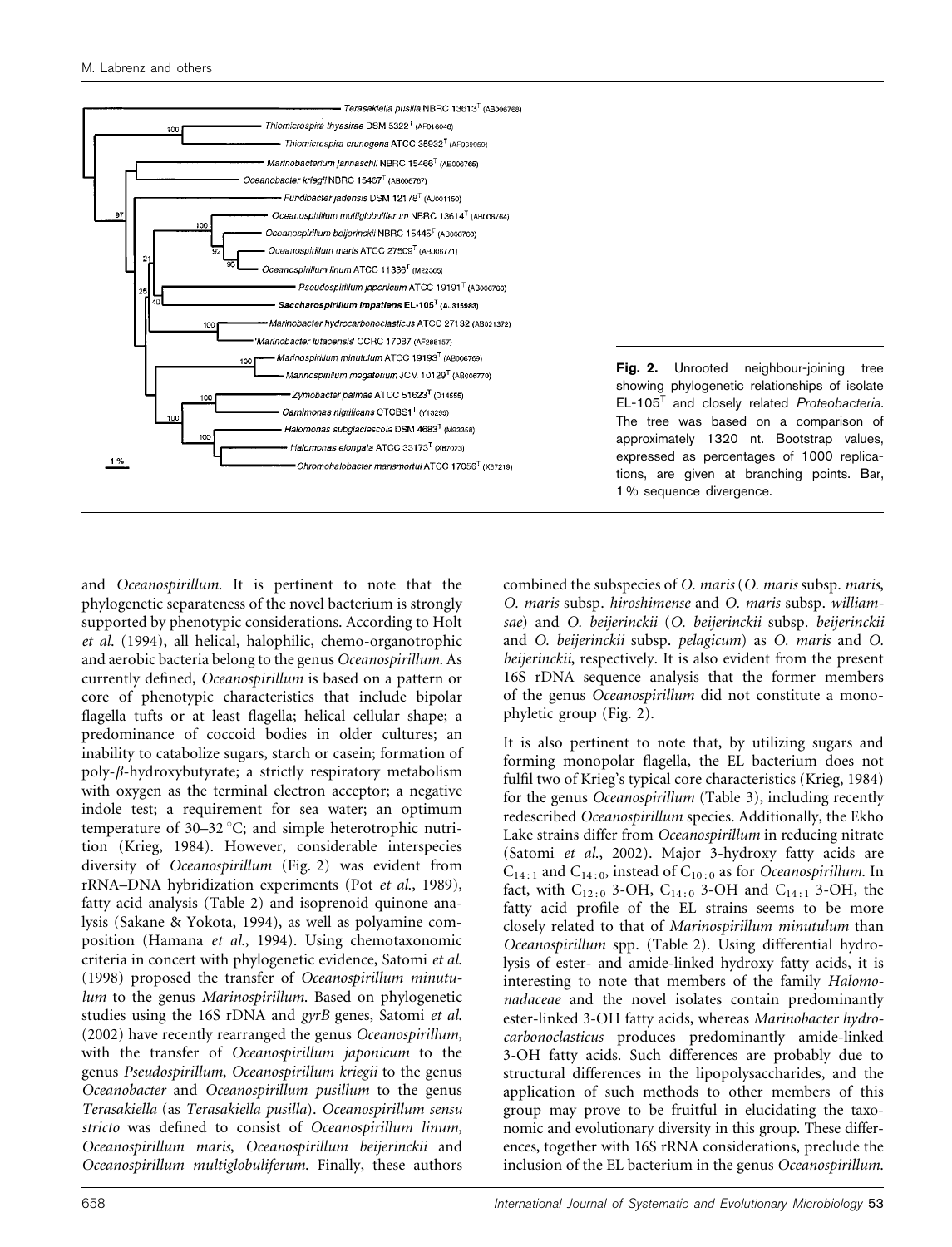From the combination of physiological characteristics, chemotaxonomic and biochemical tests, respiratory lipoquinones, fatty acid profiles, polar lipid data and 16S rRNA gene analyses, it is evident that these strains are a hitherto unknown lineage related to, but separate from, Oceanospirillum and members of the Halomonadaceae. Therefore, based on both phenotypic and genetic evidence, we propose that the novel EL strains should be classified in a new genus, Saccharospirillum gen. nov., as Saccharospirillum impatiens sp. nov.

#### Description of Saccharospirillum gen. nov.

Saccharospirillum (Sac.cha.ro.spi.ril'lum. Gr. n. sakkharos sugar; Gr. n. spira a spiral; N.L. dim. neut. n. spirillum a small spiral; N.L. n. Saccharospirillum a small spiral that catabolizes sugars).

Gram-negative spirilla, motile by monopolar flagella. Coccoid bodies may be formed in older cultures. The cells contain poly- $\beta$ -hydroxybutyrate and do not form spores. The temperature range for growth is  $\langle 2.5 \rangle$  to 43 °C. The cells have an absolute requirment for  $Na<sup>+</sup>$  and grow in the range of  $\langle 1.0 \text{ to } 15.0 \% \text{ (w/v)}$  NaCl. They grow in the presence of  $<$ 10 to 150‰ ASW. The pH tolerance range is  $>5.5$  to  $<9.5$ . Aerobic to microaerophilic heterotrophs; grow on various sugars and carboxylic acids. No anaerobic growth occurs on glucose in the absence of nitrate. They do not grow photoautotrophically with  $H_2/CO_2$  (80:20) or photoorganotrophically with acetate or glutamate. The cells exhibit peroxidase, catalase and cytochrome oxidase activities. The peptidoglycan contains meso-diaminopimelic acid. Diphosphatidylglycerol, phosphatidylethanolamine, phosphatidylglycerol and phosphatidylmonomethylamine are present. Predominant cellular fatty acids are  $C_{16:1}\omega$ 7c,  $C_{16:0}$  and  $C_{18:1}\omega$ 7c, with  $C_{10:1}$  3-OH,  $C_{10:0}$  3-OH,  $C_{12:0}$  3-OH,  $C_{14:1}$  3-OH,  $C_{14:0}$  3-OH and  $C_{19:1}$  present in smaller amounts. The major respiratory quinone is Q-8. The type species of the genus, Saccharospirillum impatiens, was isolated from water samples from Ekho Lake, Antarctica (Vestfold Hills).

### Description of Saccharospirillum impatiens sp. nov.

Saccharospirillum impatiens [im.pa'ti.ens. L. adj. impatiens unable to tolerate (antibiotics)].

Cell size is  $0.48-1.0 \times 2.0-12.0$  µm, with a mean size of  $0.53-0.87\times3.79-6.24$  µm. Colonies on PYGV agar with ASW are circular with irregular edges, smooth, convex and whitish, whitish-beige or whitish-yellow. Optimal growth occurs between 16 and 33 $^{\circ}$ C with concentrations of  $2.0-6.0\%$  NaCl or  $10-130\%$  ASW. The optimum pH is  $6.5-8.6$ . Biotin and nicotinic acid stimulate growth. The cells are susceptible to chloramphenicol, streptomycin, penicillin G, tetracycline and polymyxin B. DNA and gelatin are hydrolysed. Tween 80 and starch are variably hydrolysed. Alginate is not hydrolysed. Growth occurs on pyruvate,

succinic acid, malate, citric acid, glutamic acid, D-propionic acid, glycerol, ribose, galactose, D-fructose, D-mannose, aesculin, salicin, cellobiose, maltose, lactose, melibiose, sucrose, trehalose, glycogen and D-turanose. Nitrate is reduced to nitrite.  $H_2S$  is produced, but indole is not. The DNA  $G + C$  content is 53 $-7-55$  $-2$  mol%. Chemotaxonomic properties and other characteristics are as given for the genus.

The type strain of Saccharospirillum impatiens is  $EL-105<sup>T</sup>$  $=$  DSM 12546<sup>T</sup> = CECT 5721<sup>T</sup>. Reference strains are EL-166 (=DSM 12548), EL-143, EL-176 and EL-195.

## Acknowledgements

We gratefully acknowledge the skilful technical assistance of B. Hoffmann, M. Beese, R. Emcke, D. Gade and A. Labes. J. Siebert helped with the Antarctic fieldwork. We especially wish to thank the Australian Antarctic Division (Kingston, Tasmania) for supporting two visits to Antarctica. H. R. Burton (Australian Antarctic Division) and T. A. McMeekin (University of Tasmania, Hobart) supported this research with generous hospitality and much practical help. We thank the Deutsche Forschungsgemeinschaft (DFG) for grants Hi 68/16-3, Hi 68/19-3 and Hi 68/25-1-3, and the European Union for grants CT 93-0194 and CT 93-0119.

## References

Arahal, D. R., Ludwig, W., Schleifer, K. H. & Ventosa, A. (2002). Phylogeny of the family Halomonadaceae based on 23S and 16S rDNA sequence analyses. Int J Syst Evol Microbiol 52, 241–249.

Collins, M. D., Lawson, P. A., Labrenz, M., Tindall, B. J., Weiss, N. & Hirsch, P. (2002). Nesterenkonia lacusekhoensis sp. nov., isolated from hypersaline Ekho Lake, East Antarctica, and emended description of the genus Nesterenkonia. Int J Syst Evol Microbiol 52, 1145– 1150.

Dobson, S. J. & Franzmann, P. D. (1996). Unification of the genera Deleya (Baumann et al. 1983), Halomonas (Vreeland et al. 1980), and Halovibrio (Fendrich 1988) and the species Paracoccus halodenitrificans (Robinson and Gibbons 1952) into a single genus, Halomonas, and placement of the genus Zymobacter in the family Halomonadaceae. Int J Syst Bacteriol 46, 550-558.

Franzmann, P. D. & Tindall, B. J. (1990). A chemotaxonomic study of members of the family Halomonadaceae. Syst Appl Microbiol 13, 142–147.

Franzmann, P. D., Wehmeyer, U. & Stackebrandt, E. (1988). Halomonadaceae fam. nov., a new family of the class Proteobacteria to accommodate the genera Halomonas and Deleya. Syst Appl Microbiol 11, 16–19.

Garriga, M., Ehrmann, M. A., Arnau, J., Hugas, M. & Vogel, R. F. (1998). Carnimonas nigrificans gen. nov., sp. nov., a bacterial causative agent for black spot formation on cured meat products. Int J Syst Bacteriol 48, 677–686.

Hamana, K., Sakane, T. & Yokota, A. (1994). Polyamine analysis of the genera Aquaspirillum, Magnetospirillum, Oceanospirillum, and Spirillum. J Gen Appl Microbiol 40, 75–82.

Holt, J. G., Krieg, N. R., Sneath, P. H. A., Staley, J. T. & Williams, S. T. (editors) (1994). Bergey's Manual of Determinative Bacteriology, 9th edn. Baltimore: Williams & Wilkins.

Hylemon, P. B., Wells, J. S. Jr, Krieg N. R. & Jannasch, H. W. (1973). The genus Spirillum: a taxonomic study. Int J Syst Bacteriol 23, 340–380.